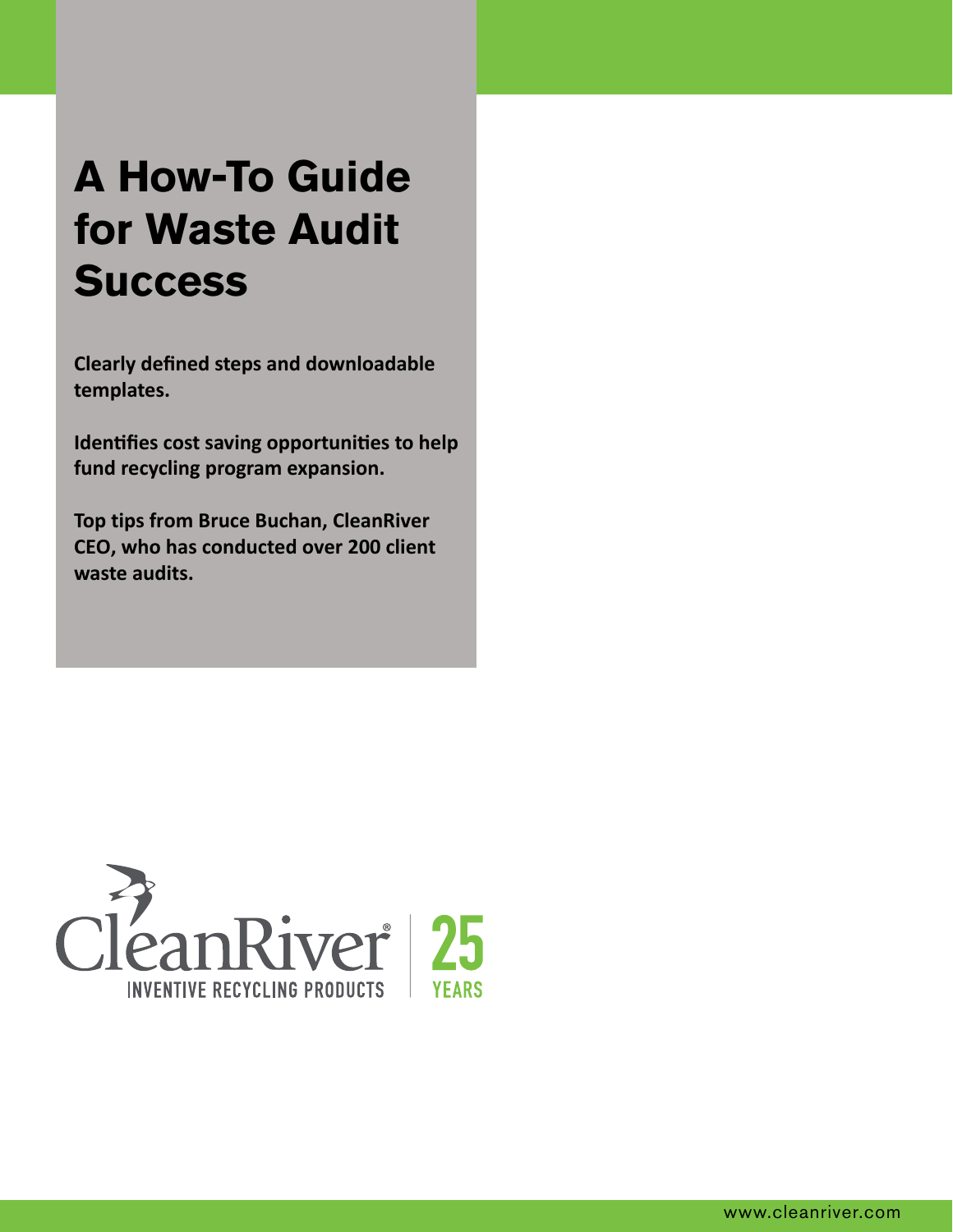#### BENEFITS OF AN INTERNAL WASTE AUDIT

Not only will a waste audit help you gain a better understanding of where your organization currently is in terms of waste management, but it will also help you clearly see opportunities for efficiencies and improvements – both for the environment and your bottom line.

Bruce Buchan, CleanRiver CEO says "Determining a baseline is the most critical step on the path to sustainability. The ability to provide factual data rather than using an estimate from a waste hauler is essential."

"The baseline will not only reveal and prove the reduction in landfill waste it will also uncover savings or rebate opportunities to support growth and expansion of your recycling program. The ROI data that can be identified during this process provides valuable evidence for funding support."

A waste audit involves collecting, measuring and monitoring all waste for three consecutive days as well as taking a look at other practices such as waste hauling schedules and bin placement. The information gathered will help determine your current diversion rate and identify areas for improvement. You'll find everything you need to conduct your waste audit in this document, and of course, if you have any questions, you can always contact us at [solutions@cleanriver.com,](mailto:solutions%40cleanriver.com?subject=Interested%20in%20learning%20more%20about%20waste%20audit) we're always happy to help.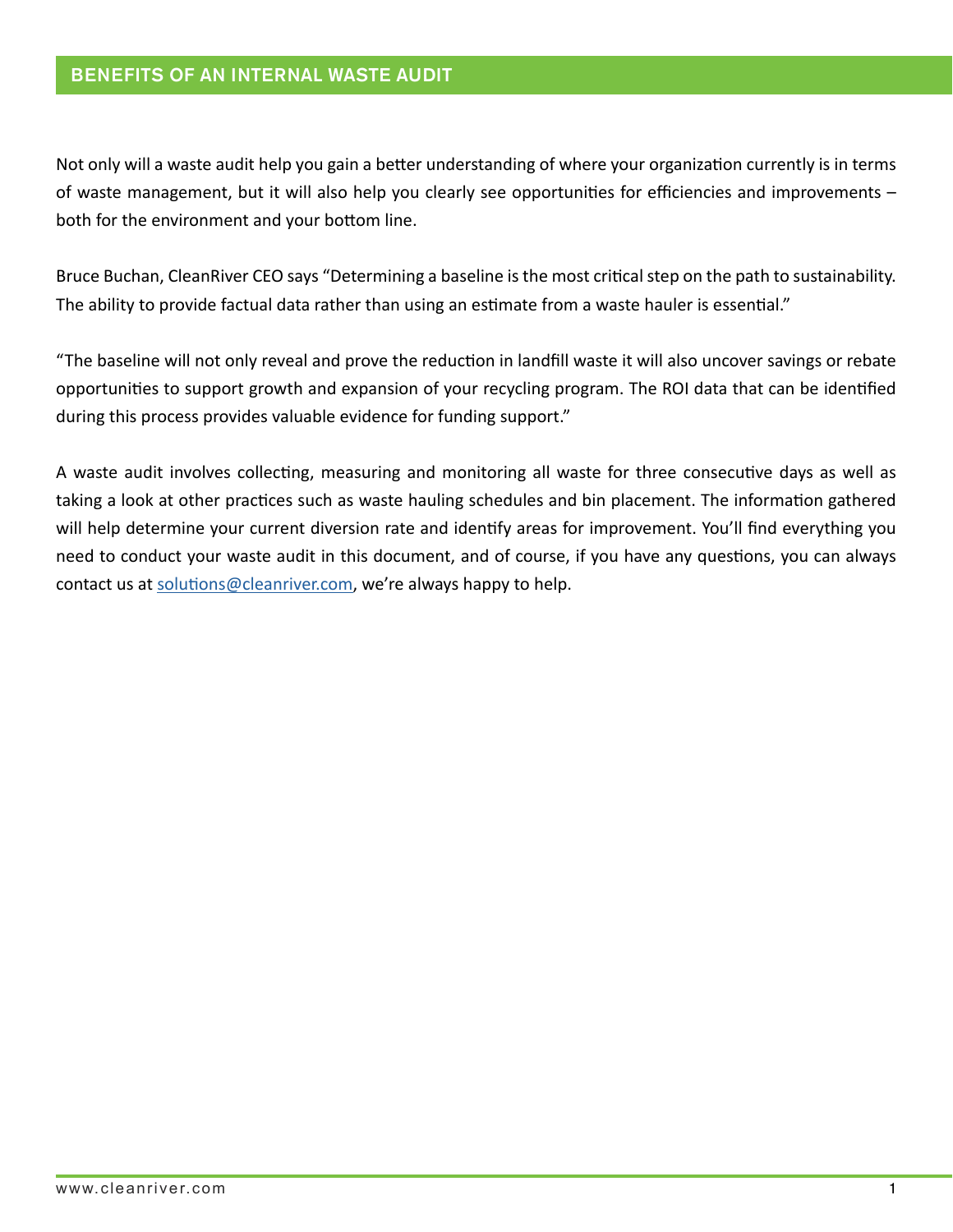#### **Step 1 – Identify your team.**

Recruit a team of people who will be tasked with conducting the waste audit. Ideally this group should include individuals from across the organization because they have fresh eyes and perspectives. Depending on the size of your facility you will need between 3 and 10 people on the team, one of which should be a team leader or waste audit coordinator.

It's highly recommended you include a representative from your Finance, Health & Safety and Custodial departments.



**•• Finance** – waste audits can be eye-opening from a finance perspective, often wasteful practices that translate to dollar losses are identified. For example, often items like toilet rolls are changed every time the cleaning staff services the washrooms rather than when the roll is actually empty. In a large facility of 1000 employees or students this results in a large volume of half-full toilet rolls being tossed in the garbage which equates to a significant dollar loss over the course of a year. This scenario actually occurred to a client who until they participated in a waste audit they had no idea this was happening.



**• Health & Safety** – dangerous hazards can also be identified during waste audits. If waste that's potentially dangerous is not being collected safely such as used lightbulbs or medical equipment such as syringes, then this will become apparent to the health and safety representative during the waste audit. Processes can then be put in place after the audit to prevent an injury.



**• Custodial** – including someone from your custodial team provides them the opportunity to validate their process or identify areas of improvement. They are often the only department who understands how the back-of-house collection works with the front-of-house collection. They can provide valuable insight on the program and advise on how to decrease contamination. [Little Rock Zoo](https://cleanriver.com/case-study/happier-visitors-at-little-rock-zoo/) consulted their custodial team when they designed their bins and saw a 50%improvement in the amount of recyclable waste they diverted.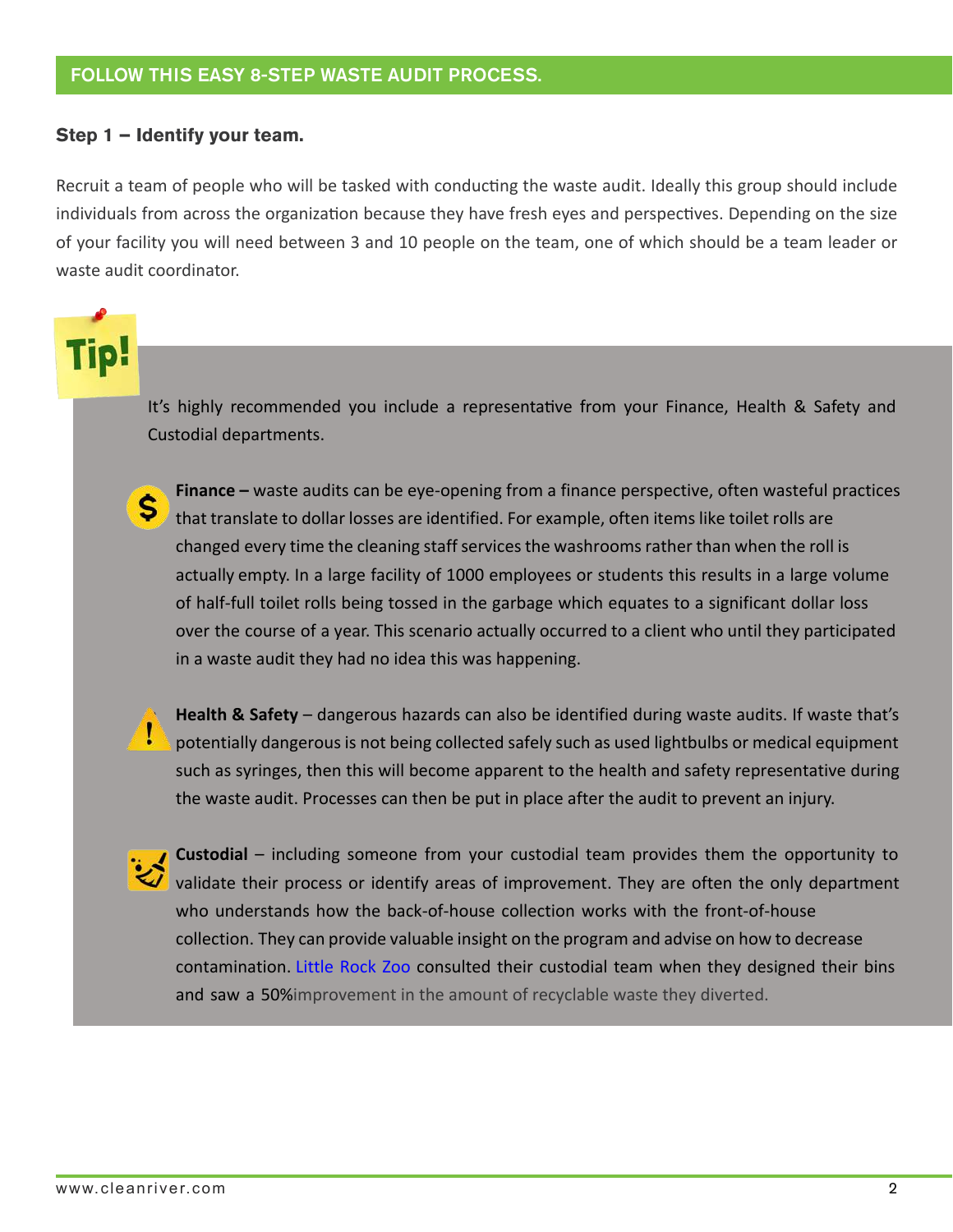#### FOLLOW THIS EASY 8-STEP WASTE AUDIT PROCESS.

#### **Step 2 – Plan your waste audit.**

Tip:

Plan your waste-audit over a 3-day period when there are no special events at your facility. You want to measure every day waste collection behaviors.

> Best practices have proven that collecting the waste over 3 days on Tuesday, Wednesday and Thursday provides a more accurate picture of your waste. This is due to there being more absences during Mondays and Fridays due to vacation which skews the data.

Communicate your waste audit plans to your custodial team. You will need their help in storing the waste during the 3-day period in a central collection area. Don't forget to provide them with pre-written labels to stick on the bags when they service the bins for easy identification during the visual audit stage.

Labels should have the date, location and stream written on them. For example:

**Tue Wed Thur Floor: \_\_\_\_\_\_\_ Classroom Office Hallway Theatre Cafeteria Wood Shop Photocopy Library Staff Room Outside**



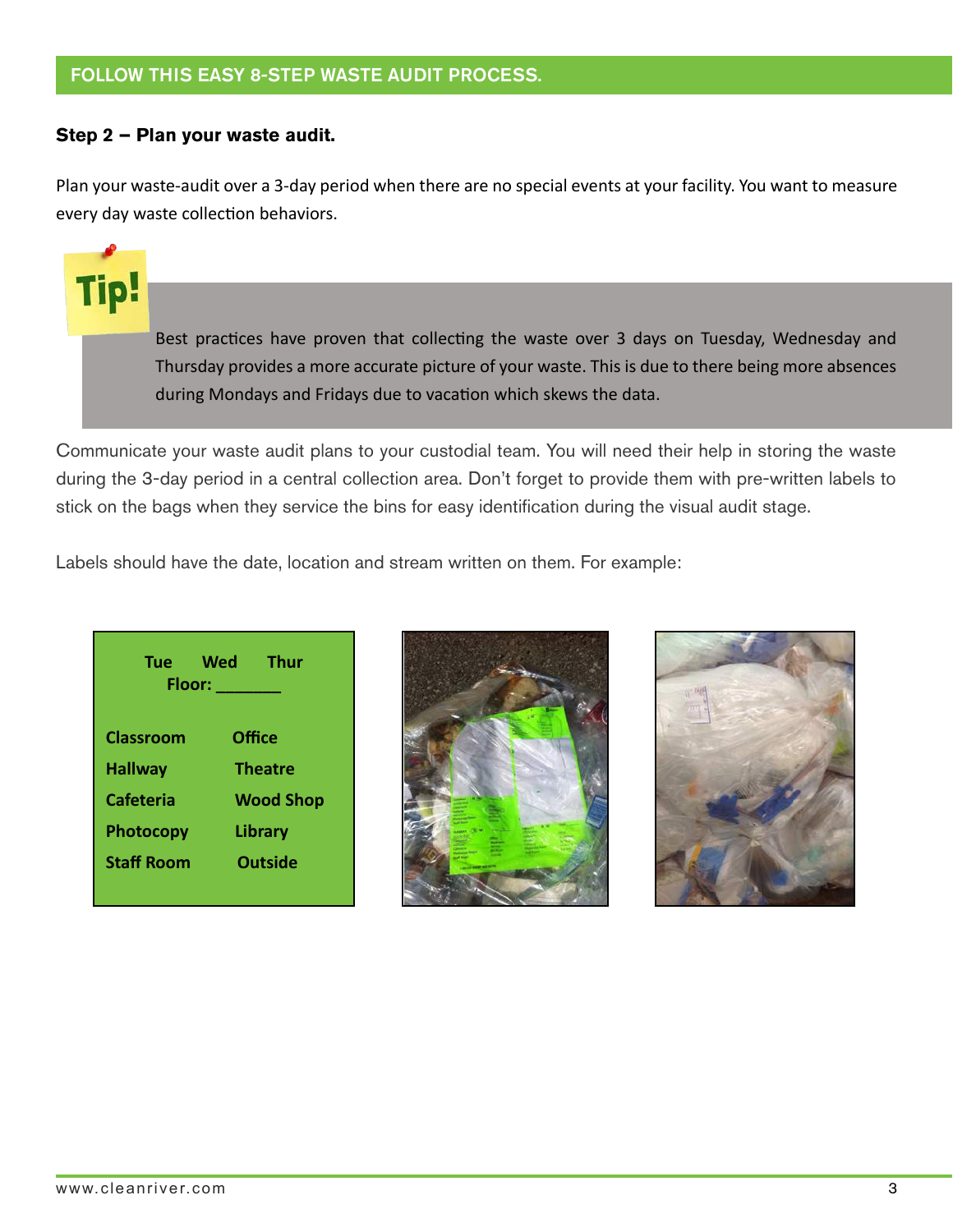### FOLLOW THIS EASY 8-STEP WASTE AUDIT PROCESS.

#### **Step 3 – Gather necessary equipment.**



1. Clear waste bags – to be used for all collection streams in all the waste and recycling bins



2. Labels – to identify where the bags were collected from



3. Permanent markers for the labels if you are not pre-printing



4. Camera – to take pictures of the bags during the visual audit stage



5. Scales – to weigh the waste



6. Sealed large bin to store the waste during the 3 day period



7. Protective clothing for waste audit team – heavy duty gloves, eye protection and coveralls



8. Printed checklist or spreadsheet on tablet/smartphone for recording data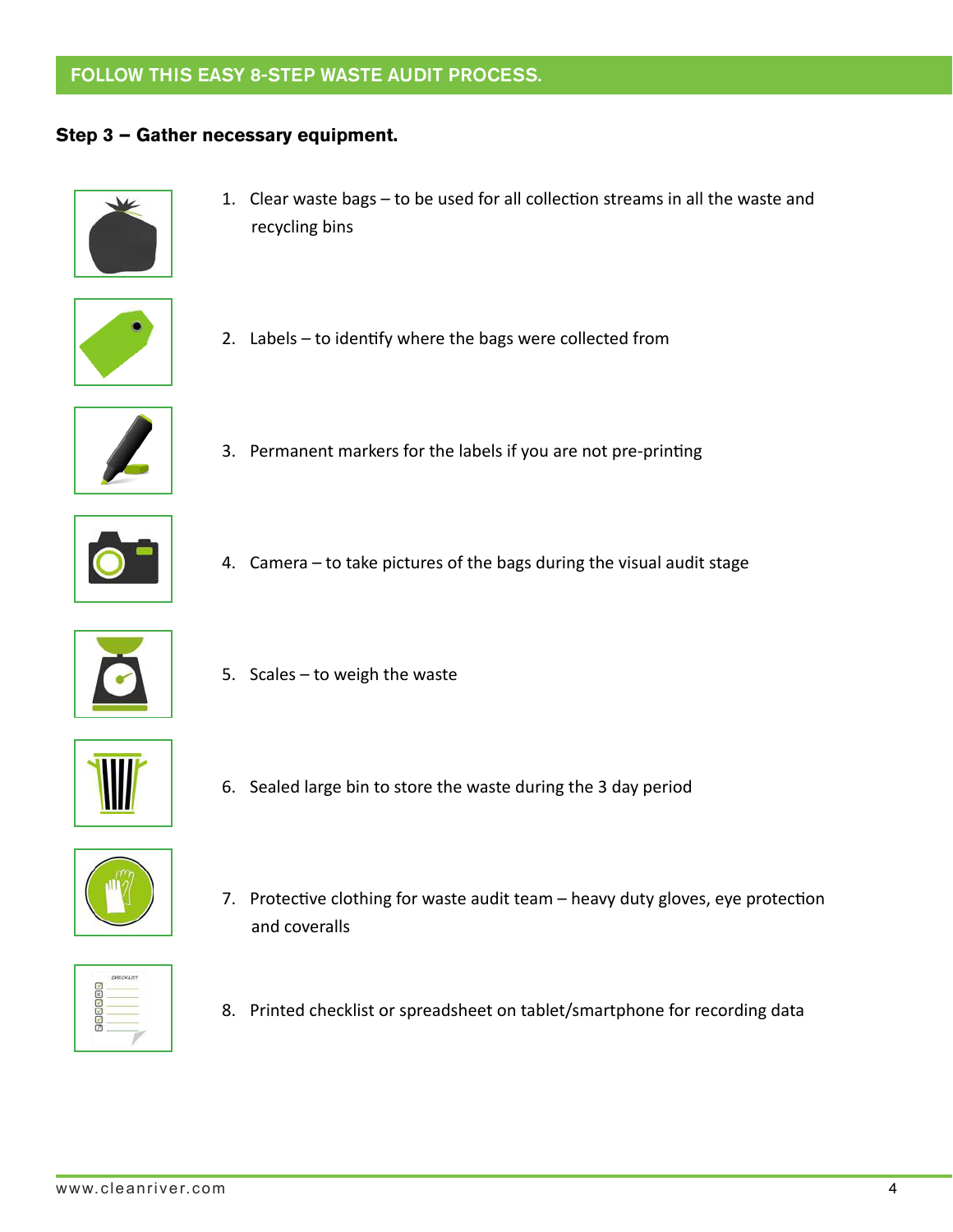#### FOLLOW THIS EASY 8-STEP WASTE AUDIT PROCESS.

#### **Step 4 – Conduct your visual waste audit.**

Follow these Steps:

1. Collect all garbage in clear bags from all bins throughout your facility for a period of 3 typical consecutive days (not during special events, etc.). Put bags in a central location and label each with the date, location and waste stream collected e.g. recycling, organics or trash.





2. On waste audit day, weigh each bag and record the weight.







3. Perform a visual assessment for each bag of waste and use the [Visual Waste Audit template](#page-10-0) to record the contents of the bag, including the percentage of stream contaminants (a contaminant is anything that shouldn't be in that stream).



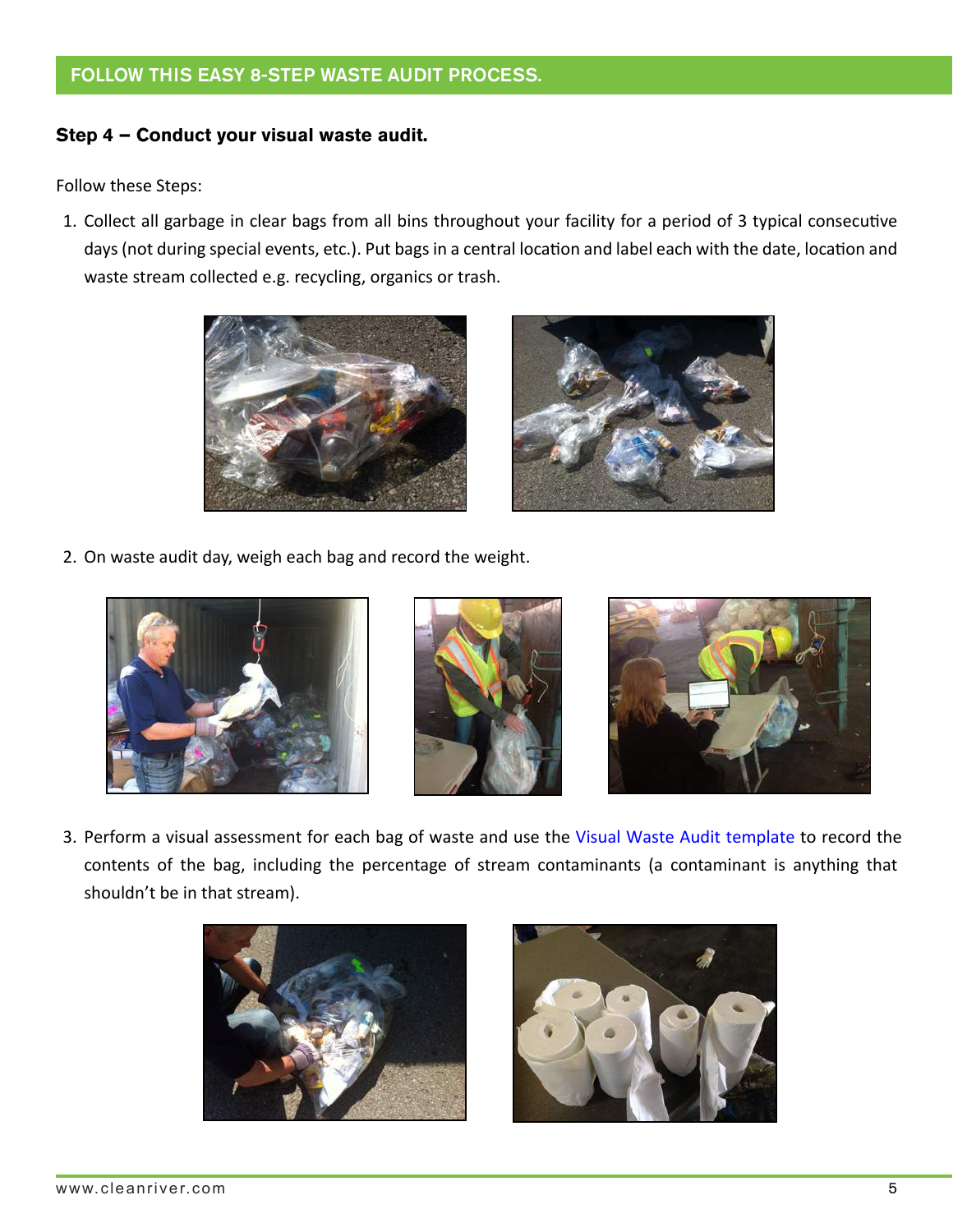Recording the stream contaminants in each area identifies opportunities for increased diversion. For example if you notice a high percentage of organics appearing in your waste stream you could introduce organic collection to your facility which would positively impact your diversion rate.

By recording the percentage of items that contaminate a stream you'll be able to estimate the weight. This will help you set realistic diversion goals. For example if you collect 50lbs of cafeteria waste and 50% of it's food waste, you can set a goal of diverting 25lbs of food waste from landfill a week.

Remember to take pictures of the items that are contaminating your waste and recycling streams so that you can visually communicate where these items should be tossed.

You may be surprised by the materials you find when doing a waste audit. Binders, unused notebooks, rolls of paper towel etc. these can all be collected for re-use or exchange.

Reuse centers are becoming more popular in corporate offices and higher education facilities as people strive to be more environmentally and cost conscious.

#### **[Waste Audit Template](#page-10-0)**

#### **Step 5 - Calculate your diversion rate.**

You now have a very detailed picture of what is happening within different areas of your business for analysis at a later time. To [calculate your diversion rate,](https://cleanriver.com/new-recycling-bin-from-cleanriver-meets-changing-waste-requirements/) you'll need the total weight of recycling, organics and trash collected by your organization. Then use the following formula:

## Weight of Recycling<br>Weight of Recycling + Weight of Garbage x 100

Once you have your current diversion rate you can set diversion rate targets for your organization and measure your progress each year.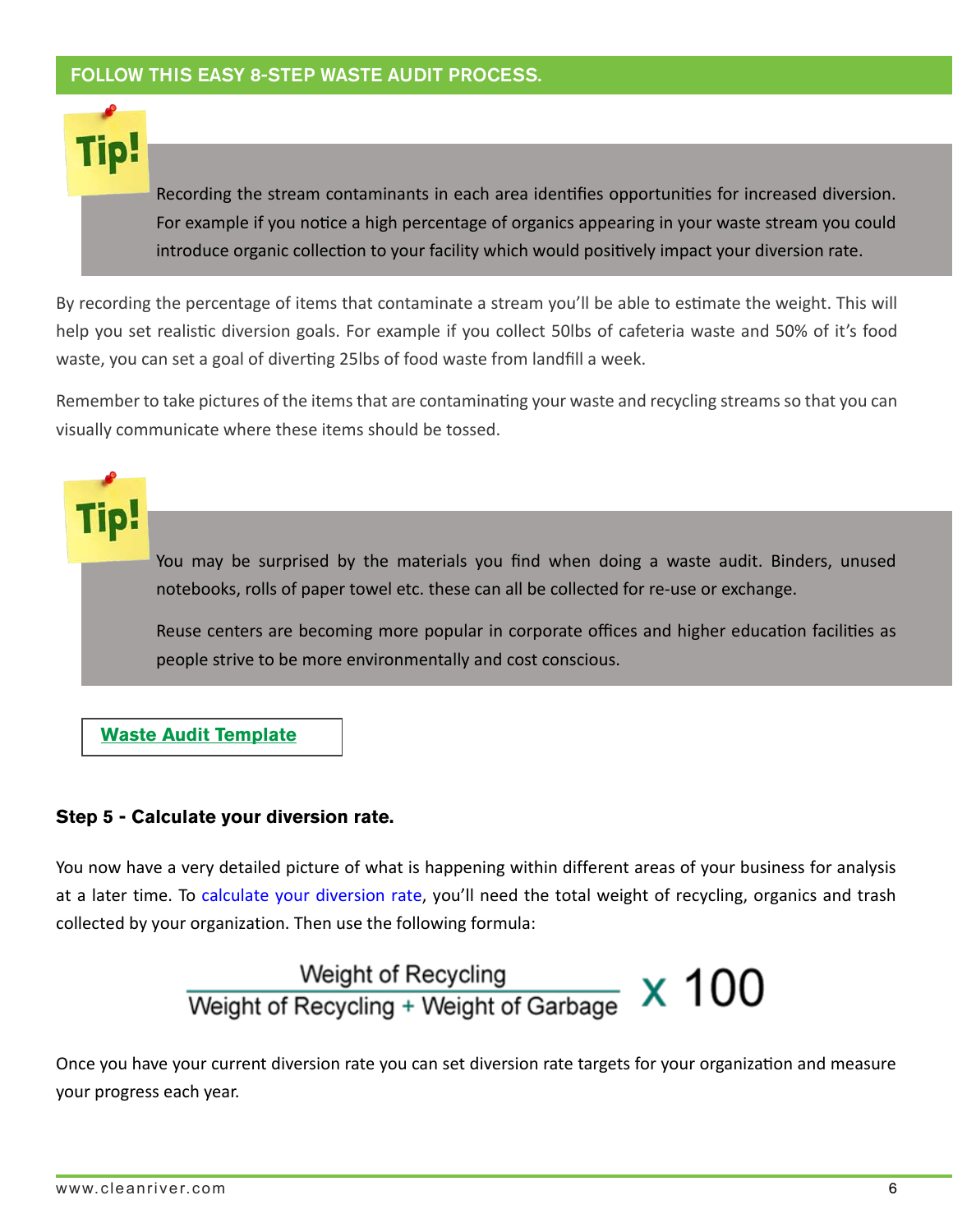#### **Step 6 – Communicate the results.**

This is a vital step to ensure that your waste audit results bring about improvement in your program. Here's what you need to share with your organization:

- 1. Current Diversion rate this provides the big picture in terms of the amount of waste you are currently diverting from landfill
- 2. Areas for improvement
	- a. Identify areas where you found high levels of [contamination](https://cleanriver.com/what-is-recycling-stream-contamination/) e.g. sports facilities which attract people who are external to the organization and may bring outside sources of garbage, or cafeteria areas where a lot of organic waste is being generated.
	- b. Pick the low hanging fruit identify the top contaminants that can easily be recycled for example pop cans, paper items and napkins. Concentrating on these items first will produce a significant improvement in a short space of time, which helps people see the difference they can make.
- 3. Remind people of the location of the recycling bins it helps bring your recycling program to the top of everyone's mind.
- 4. Publish your diversion and contamination rate goals, and map your progress every month. Everyone can see how they are contributing and this helps keep momentum going.
- 5. Highlight the areas that are doing well in the organization so that others can learn from them.



#### **[Diversion Metrics Chart](#page-11-0)**

*Publish your diversion and contamination rate goals*



Make sure you show people images of the bags of waste you collected. People don't necessarily connect to the waste that's being generated until they see the images. People relax over time so make sure you continue to communicate your progress and identify areas for improvement.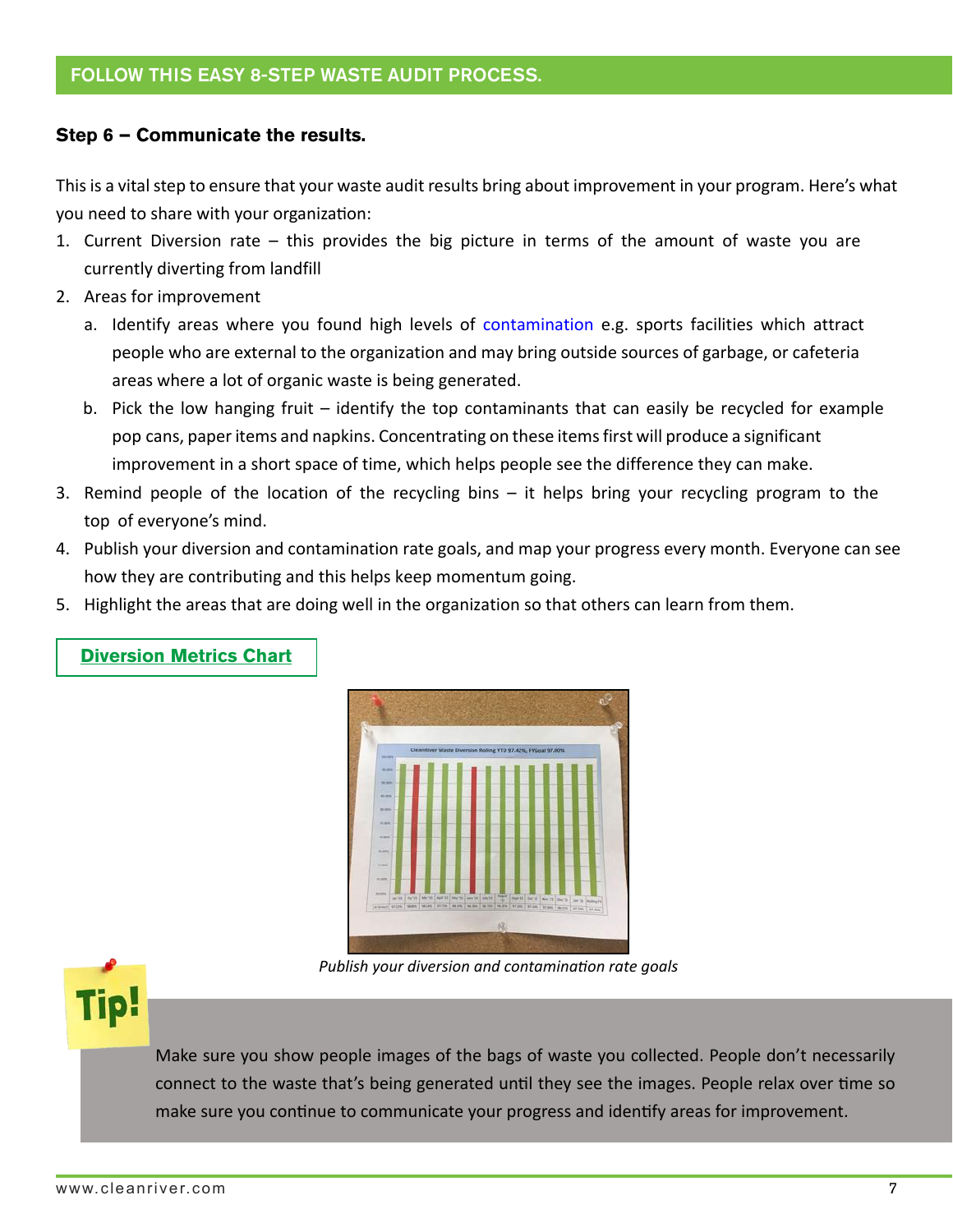#### **Step 7 - Update your graphics.**

When you have a list of the key offenders that are causing contamination in your waste streams, it's time to update your bin signage. For example if you keep finding coffee pot filters in the waste when they should be in your organics collection, refresh your bin graphics to include an image of the coffee filter, or add them to a poster above your bin.

Clear signage has proven\* to increase recycling rates and decrease contamination rates.

Keeping your graphics up to date helps ensure your program constantly evolves and improves on your journey to the ultimate goal of zero waste.



\*Bryson, Scott (2014). "Exploring Effective Signage: An Examination of Contamination Rates in Source-Segregated Recycling Streams through Manipulation of Recycling Signage Features". University of Strathclyde. Wilson, Julie (2011). "Effect of Signage on Recycling". Missouri University of Science and Technology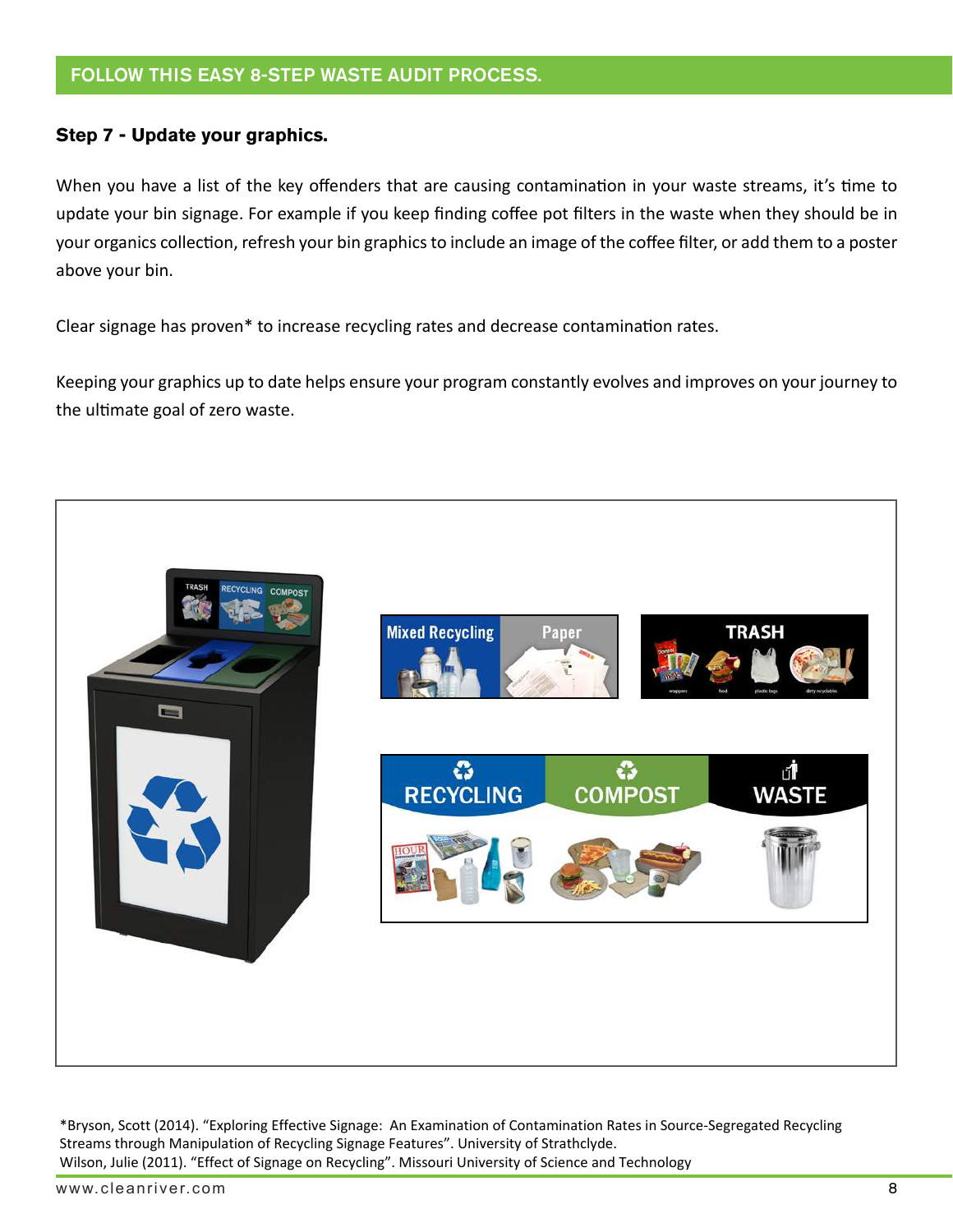#### **Step 8 – Repeat, Repeat, Repeat.**

Conduct waste audits at least once a year to measure how your current program is performing and identify areas for improvement. It's also a great time to evaluate the waste that is being brought into your facility from vendors and to evaluate whether there's an alternative solution for example compostable clam shells for cafeterias or recyclable coffee cups.



#### **Need Help?**

We'd be happy to review your waste audit results with you and help you determine the best recycling program solution for your facility, based on your collection goals. We'll help you identify areas for improvement and provide you with best practices to set you up for recycling program success.

Call us today at **1-888-646-4246** or email [solutions@cleanriver.com](mailto:solutions%40cleanriver.com?subject=Information%20required%20regarding%20waste%20audit). Our sustainability experts are waiting to help.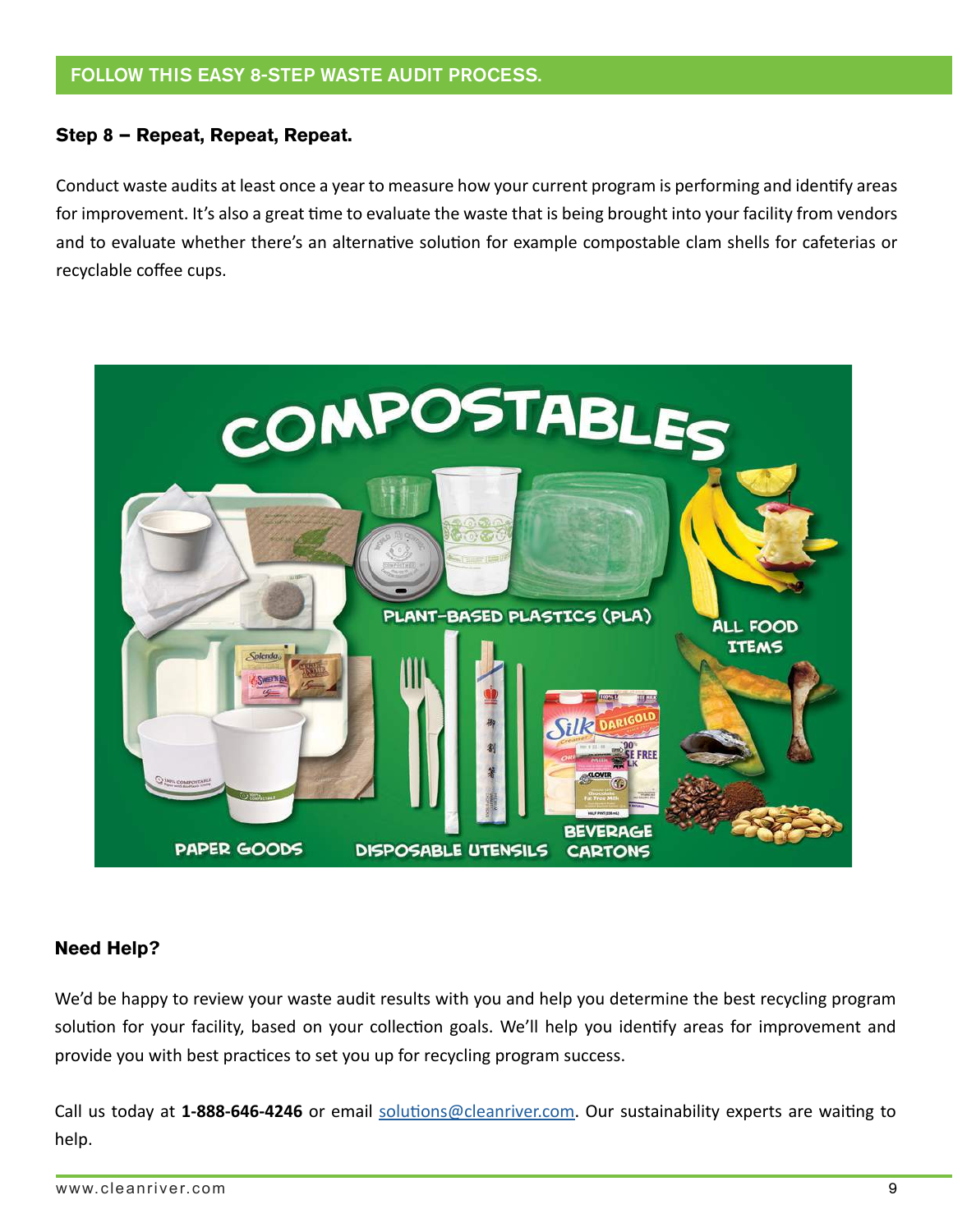<span id="page-10-0"></span>

# Visual Waste Audit

| <b>Audit Date:</b> |         | <b>Waste From:</b> | Auditor(s):                                                                                                                                                                                                                                                                                                                                                      |                           |                         |  |  |
|--------------------|---------|--------------------|------------------------------------------------------------------------------------------------------------------------------------------------------------------------------------------------------------------------------------------------------------------------------------------------------------------------------------------------------------------|---------------------------|-------------------------|--|--|
| Bag #              | Floor # | Weight<br>kg/lb    | <b>Description of Contents</b><br>(check all that apply)                                                                                                                                                                                                                                                                                                         | % Recyclable<br>by Weight | % Organics<br>by Weight |  |  |
| Location           |         |                    |                                                                                                                                                                                                                                                                                                                                                                  |                           |                         |  |  |
| 1                  |         |                    | $\Box$ fine paper<br>old corrugated cardboard<br>$\Box$ newsprint<br>$\Box$ boxboard<br>$\Box$ polystyrene (#6) plastic<br>$\Box$ PETE (#1) plastic<br>$\Box$ plastic film (shopping bags, etc.)<br>□ organics (food waste, soil, plants, etc.)<br>$\Box$ paper towels<br>□ food contaminated packaging<br>(lunch bags/containers, plastic wrap, foil etc.)      |                           |                         |  |  |
| $\overline{2}$     |         |                    | $\Box$ fine paper<br>old corrugated cardboard<br>$\Box$ newsprint<br>$\Box$ boxboard<br>$\Box$ polystyrene (#6) plastic<br>$\Box$ PETE (#1) plastic<br>$\Box$ plastic film (shopping bags, etc.)<br>organics (food waste, soil, plants, etc.)<br>$\Box$ paper towels<br>□ food contaminated packaging<br>(lunch bags/containers, plastic wrap, foil etc.)        |                           |                         |  |  |
| $\overline{3}$     |         |                    | $\Box$ fine paper<br>old corrugated cardboard<br>$\Box$ newsprint<br>$\Box$ boxboard<br>$\Box$ polystyrene (#6) plastic<br>$\Box$ PETE (#1) plastic<br>$\Box$ plastic film (shopping bags, etc.)<br>organics (food waste, soil, plants, etc.)<br>$\Box$ paper towels<br>$\Box$ food contaminated packaging<br>(lunch bags/containers, plastic wrap, foil etc.)   |                           |                         |  |  |
| 4                  |         |                    | $\Box$ fine paper<br>old corrugated cardboard<br>$\Box$ newsprint<br>$\Box$ boxboard<br>$\Box$ polystyrene (#6) plastic<br>$\Box$ PETE (#1) plastic<br>$\Box$ plastic film (shopping bags, etc.)<br>□ organics (food waste, soil, plants, etc.)<br>$\Box$ paper towels<br>$\Box$ food contaminated packaging<br>(lunch bags/containers, plastic wrap, foil etc.) |                           |                         |  |  |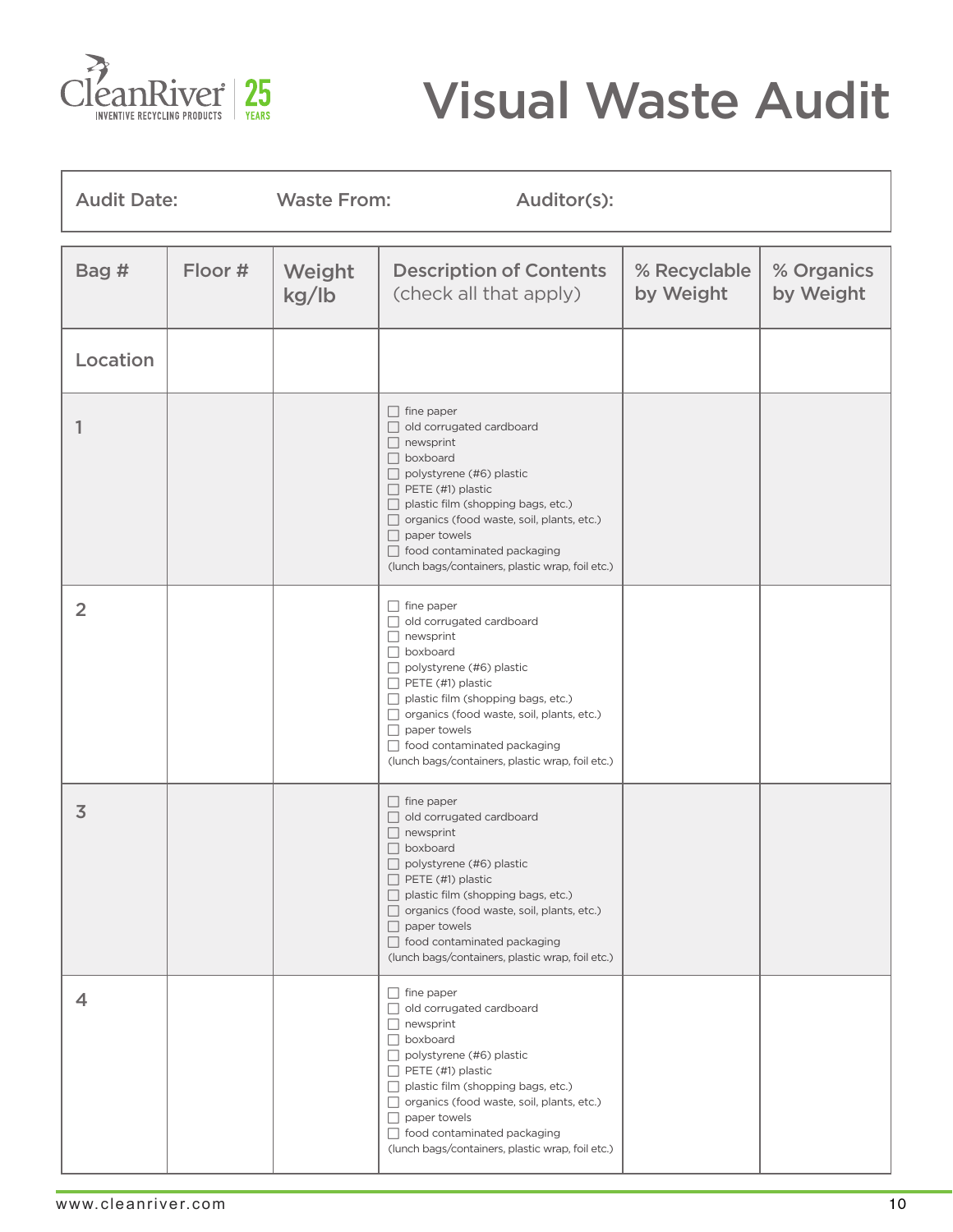<span id="page-11-0"></span>

## **Diversion Metrics Chart**

|      |                      |           | <b>Check Stream</b> |           |       |          |           |             | <b>Check Stream</b>  |           |         |           |       |          |           |
|------|----------------------|-----------|---------------------|-----------|-------|----------|-----------|-------------|----------------------|-----------|---------|-----------|-------|----------|-----------|
| Date | Weight<br><b>LBS</b> | Signature | Compost             | Recycling | Paper | Landfill | Cardboard | <b>Date</b> | Weight<br><b>LBS</b> | Signature | Compost | Recycling | Paper | Landfill | Cardboard |
|      |                      |           |                     |           |       |          |           |             |                      |           |         |           |       |          |           |
|      |                      |           |                     |           |       |          |           |             |                      |           |         |           |       |          |           |
|      |                      |           |                     |           |       |          |           |             |                      |           |         |           |       |          |           |
|      |                      |           |                     |           |       |          |           |             |                      |           |         |           |       |          |           |
|      |                      |           |                     |           |       |          |           |             |                      |           |         |           |       |          |           |
|      |                      |           |                     |           |       |          |           |             |                      |           |         |           |       |          |           |
|      |                      |           |                     |           |       |          |           |             |                      |           |         |           |       |          |           |
|      |                      |           |                     |           |       |          |           |             |                      |           |         |           |       |          |           |
|      |                      |           |                     |           |       |          |           |             |                      |           |         |           |       |          |           |
|      |                      |           |                     |           |       |          |           |             |                      |           |         |           |       |          |           |
|      |                      |           |                     |           |       |          |           |             |                      |           |         |           |       |          |           |
|      |                      |           |                     |           |       |          |           |             |                      |           |         |           |       |          |           |
|      |                      |           |                     |           |       |          |           |             |                      |           |         |           |       |          |           |
|      |                      |           |                     |           |       |          |           |             |                      |           |         |           |       |          |           |
|      |                      |           |                     |           |       |          |           |             |                      |           |         |           |       |          |           |
|      |                      |           |                     |           |       |          |           |             |                      |           |         |           |       |          |           |
|      |                      |           |                     |           |       |          |           |             |                      |           |         |           |       |          |           |
|      |                      |           |                     |           |       |          |           |             |                      |           |         |           |       |          |           |
|      |                      |           |                     |           |       |          |           |             |                      |           |         |           |       |          |           |
|      |                      |           |                     |           |       |          |           |             |                      |           |         |           |       |          |           |
|      |                      |           |                     |           |       |          |           |             |                      |           |         |           |       |          |           |
|      |                      |           |                     |           |       |          |           |             |                      |           |         |           |       |          |           |
|      |                      |           |                     |           |       |          |           |             |                      |           |         |           |       |          |           |